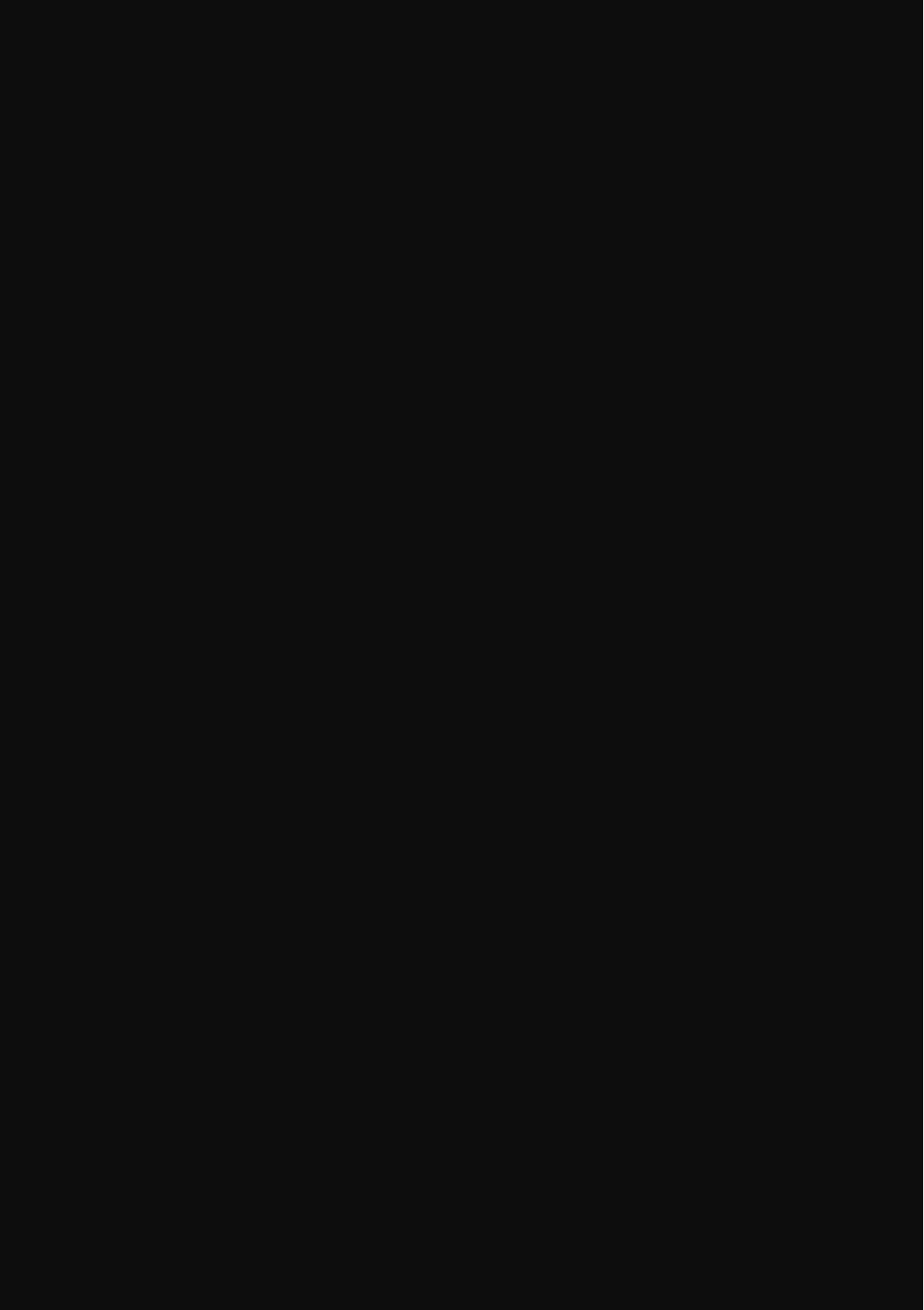# **Introduction**

You are now the proud owner of a MusicMachine 1 Reloaded – a music automaton that looks and sounds out of this world. It contains all the traditional, time-honoured elements of a high-end music automaton, but designed and configured in an unconventional way.

MusicMachine 1 Reloaded was born from the collaboration between REUGE and MB&F.

REUGE is considered as the world manufacturer of musical automatons with more than 155 years of expertise. Based in Sainte-Croix, REUGE manufactures pieces that are technically, acoustically and aesthetically superlative.

And MB&F, the award-winning artistic and micro-engineering laboratory acclaimed for its avant-garde, three-dimensional Horological Machines.

With its dual propellers and twin silver cylinders mounted on a sleek outrigger landing gear, MusicMachine 1 Reloaded looks like a spaceship hailing from a galaxy far, far away.

It features two 72-note movements which offer technical precision combined with the richest and purest of sounds available.

The optimized fuselage's design and the platform provided offer the highest standard of acoustic performance.

The movement is luxuriously finished, in meticulous detail, with a satin-finished and polished base-plate so as to play with the lights. The end result is a visual and acoustic masterpiece.

Music Machine 1 Reloaded is available in black, blue and red and each color is a limited edition of 33 pieces.

Awe-inspiring to look at, beautiful to listen to… The Force is strong with this piece.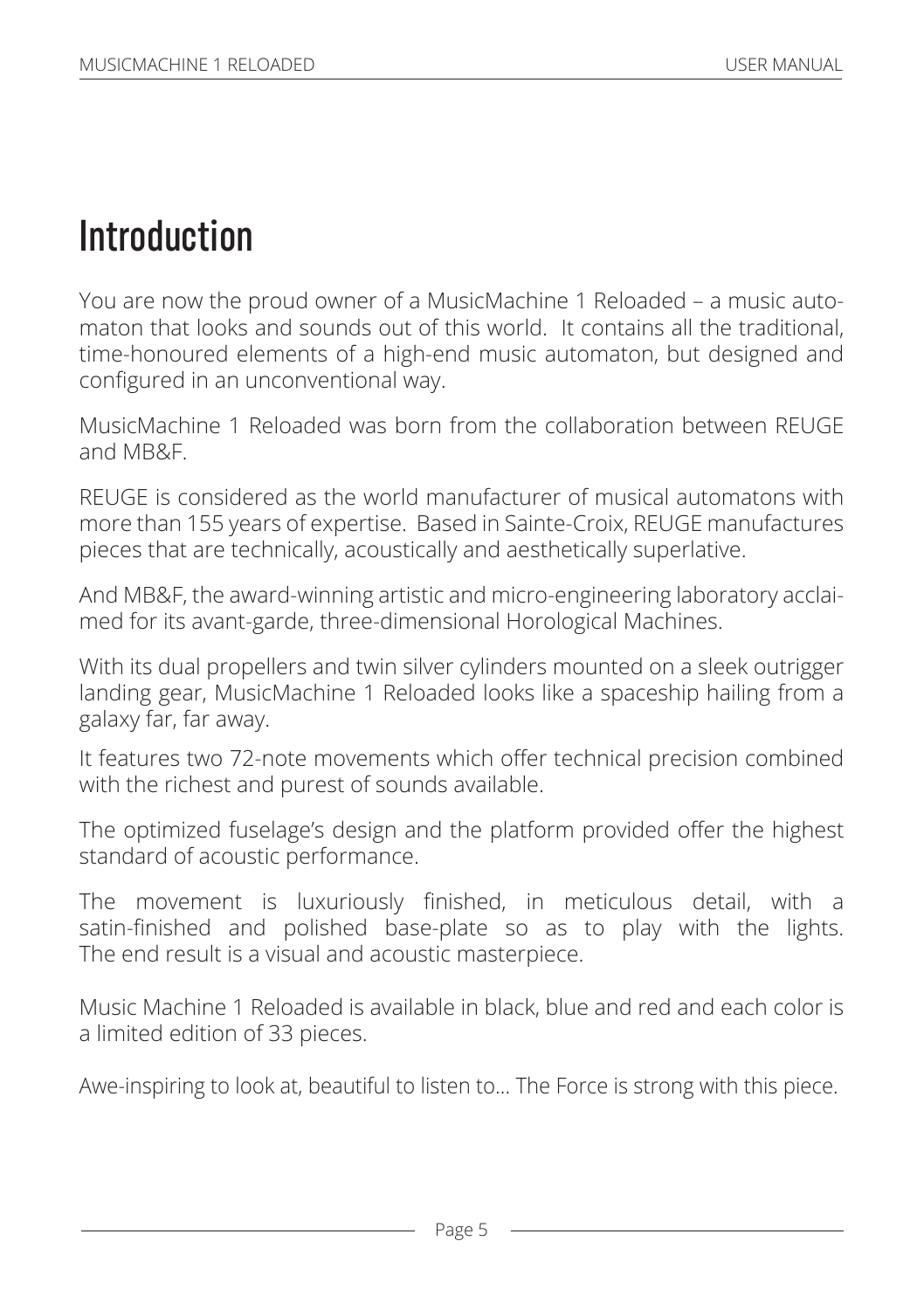# Standard precautions

- Never disassemble, repair or alter the music automaton.
- Never insert objects or substances into the musical movement. Its operation could be affected.
- Keep the music automaton and its accessories out of the reach of children.

To prevent any risk of damage in the course of normal use:

- » Handle the music automaton with care.
- » To remove dust from the Music Machine Reloaded 1 use the soft dry cloth and never use and cleaning products.
- » Neither Reuge nor MB&F shall be held responsible for any loss, damage or other consequence arising from the use of this music automaton.

### Recommendations for use

- A music automaton is a mechanical and living object: Use it regularly to ensure smooth running.
- To obtain the best sound, place the MusicMachine 1 Reloaded on a flat, firm, preferably wooden surface.
- Avoid winding up the spring when the movement is playing. Wait until the end of the tune.
- To transport the automaton, wait until the end of the tune so that none of the cylinder pins are lifting any of the comb teeth – then close the lid.
- Keep your music tune in a dry place, away from extreme temperatures or direct sunlight.
- Avoid humidity, excessive humidity mutes the action of the mechanics and produces unclear tones.
- When shipping or transporting a music automaton, always use the original packaging.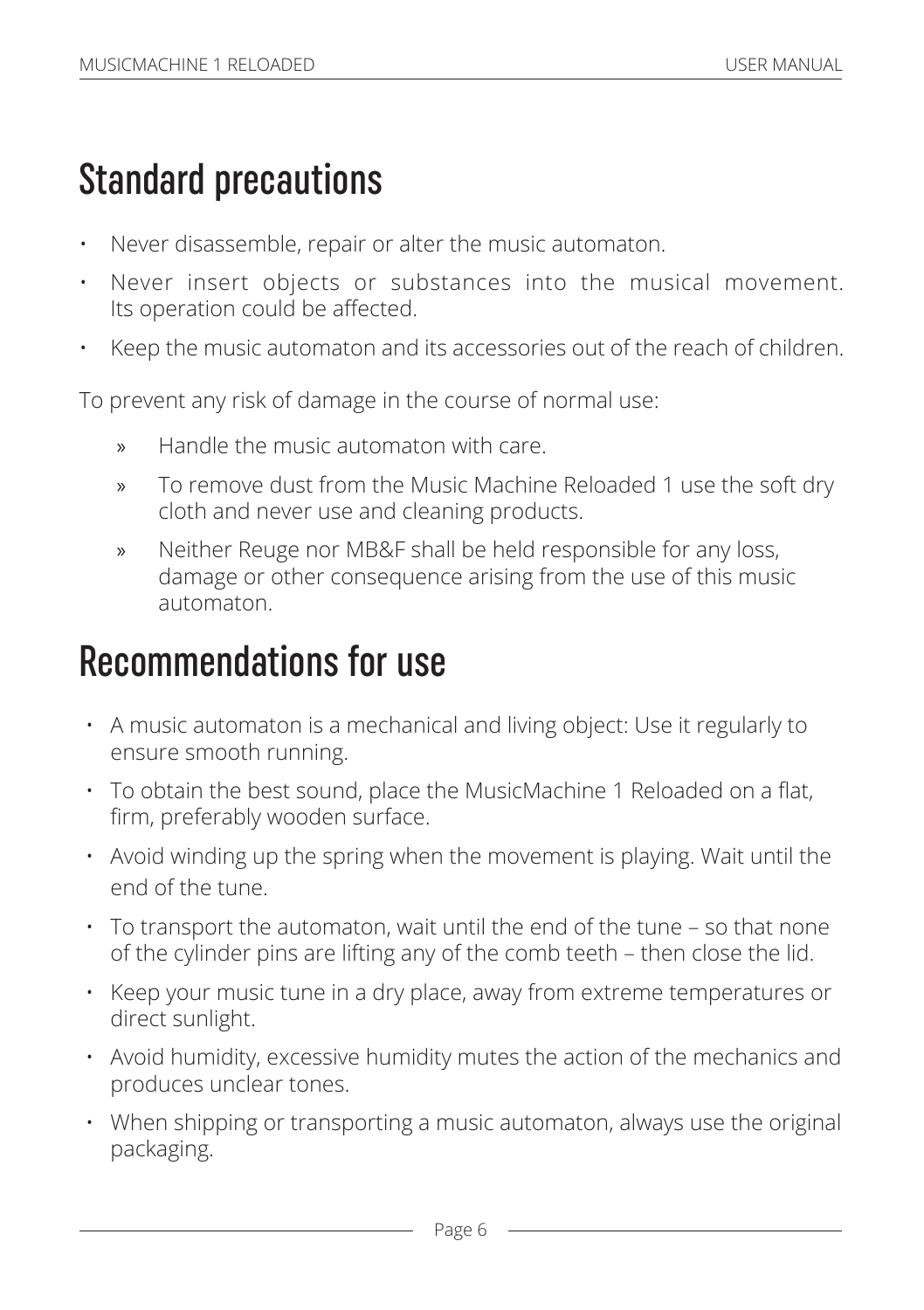## **Glossary**

The main parts of your MusicMachine Reload 1:

**The comb** is a piece of steel in which the teeth have been cut and then individually tuned to reproduce musical notes, determined by the individual tune required.

**The cylinder** is made of brass. It holds the pins, held in place by resin injected into the cylinder, that lift the comb teeth. They are made of steel and their positioning is determined by the tune.

**The spring-housing** is a spring mechanism wound up by means of a lever. It enables the cylinder to turn and the musical movement to work.

**The speed-governor**, or regulator, controls the speed at which the spring unwinds and ensures a regular rhythm for the music.

All the movement parts are assembled on a **base-plate**.

#### The movement

Your music automaton is composed of two handcrafted Reuge 3.72 movements.

On a 3.72 changing movement, a mechanism moves the cylinder sideways after each tune, allowing the comb's teeth to play the next tune with different pins.

On each cylinder, there is a total of three tunes. The tunes will always play one after another.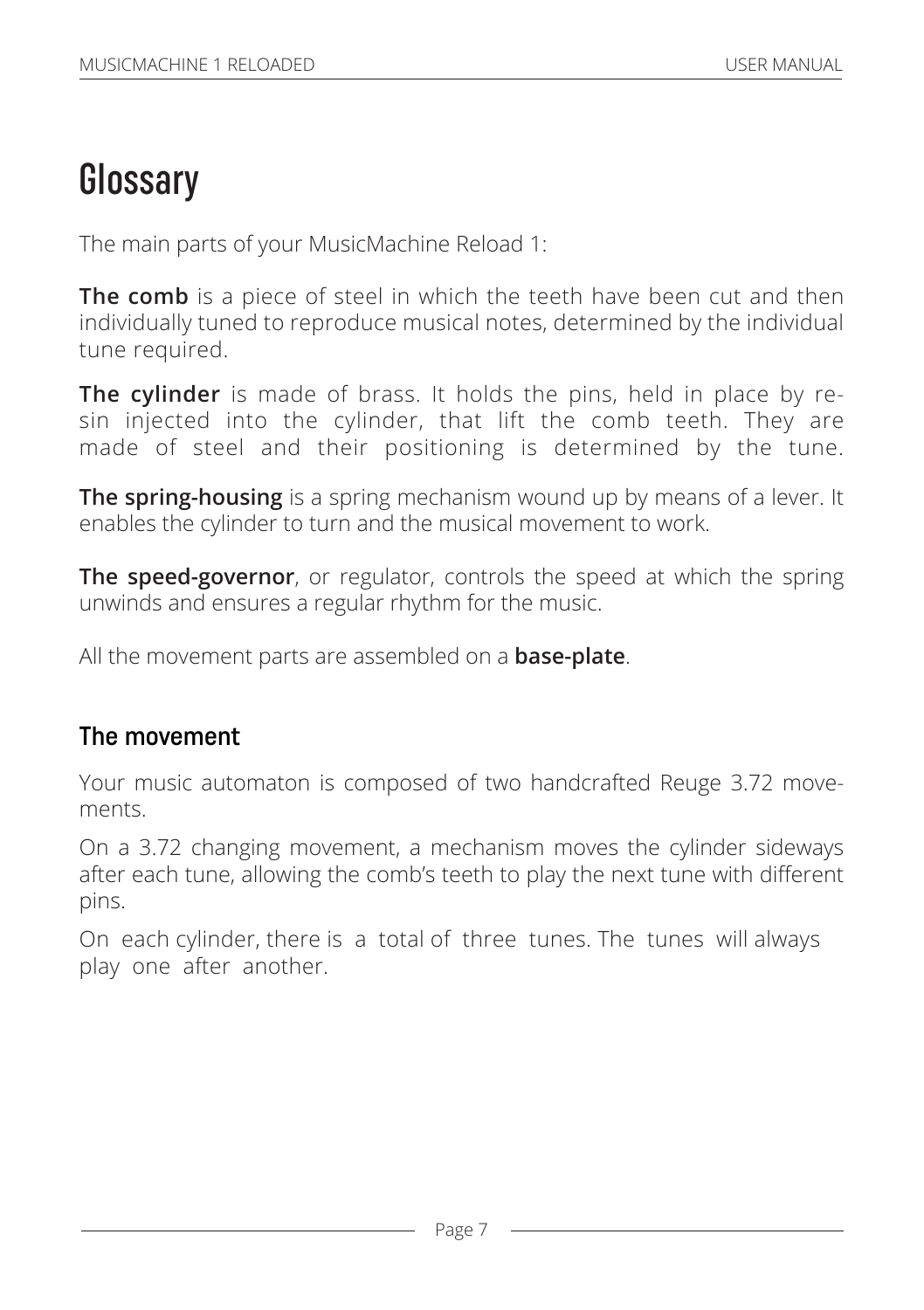## User instructions

#### To start and stop the movement

Switches in the inlet start and stop the movements. Use only one cylinder at a time to achieve best results.

#### To wind up the movement

11 minutes power reserve for each movement. When out of reserve, turn the keys (propellers) which are located on top of the spring-houses, following the direction of the arrows.

The movement can stay charged or empty when not in use.

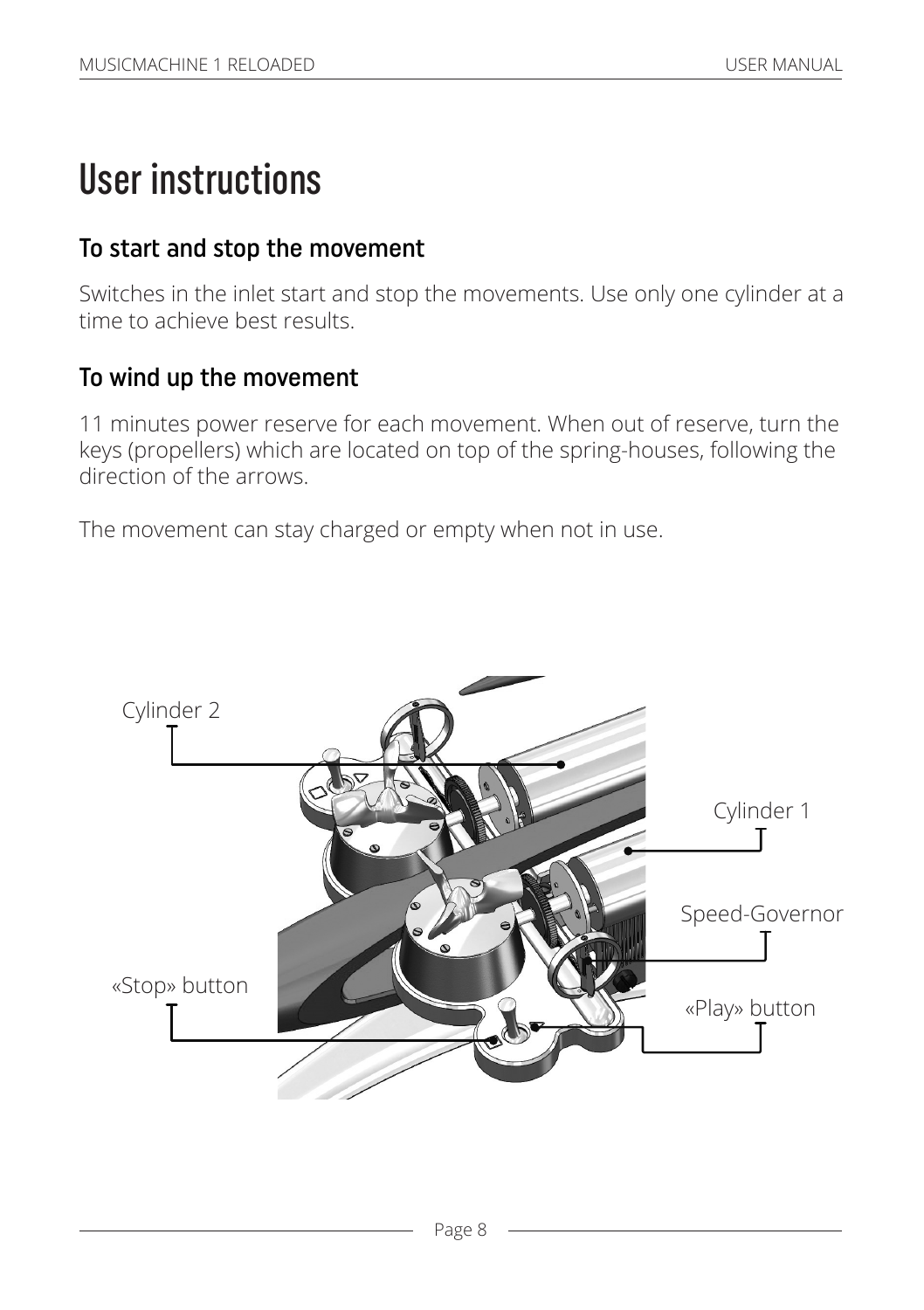# Melodies

### Cylinder 1

**A:** The Wall - Pink Floyd **B:** Smoke on the water - Deep Purple **C:** Imagine - John Lennon

### Cylinder 2

- **A:** Star Wars (Main Theme) John Williams
- **B:** Star Wars (The Imperial March) John Williams
- **C:** Star Trek (Main Theme) Jerry Goldsmith

# Characteristics of the Mechanical Movement:

- The movement of a Reuge music automaton is entirely mechanical. The sound is created by the vibration of the comb teeth being lifted by the cylinder pins.
- Each musical movement movement is unique because it is hand-assem bled. Each movement's sound, rotational speed and running reserve are therefore subject to small variations.
- Only regular playing will ensure optimum sound quality and correct oiling of the movement's parts.
- Never touch your music automaton's movement. Touching the comb or cylinder with your fingers will cause oxidation.